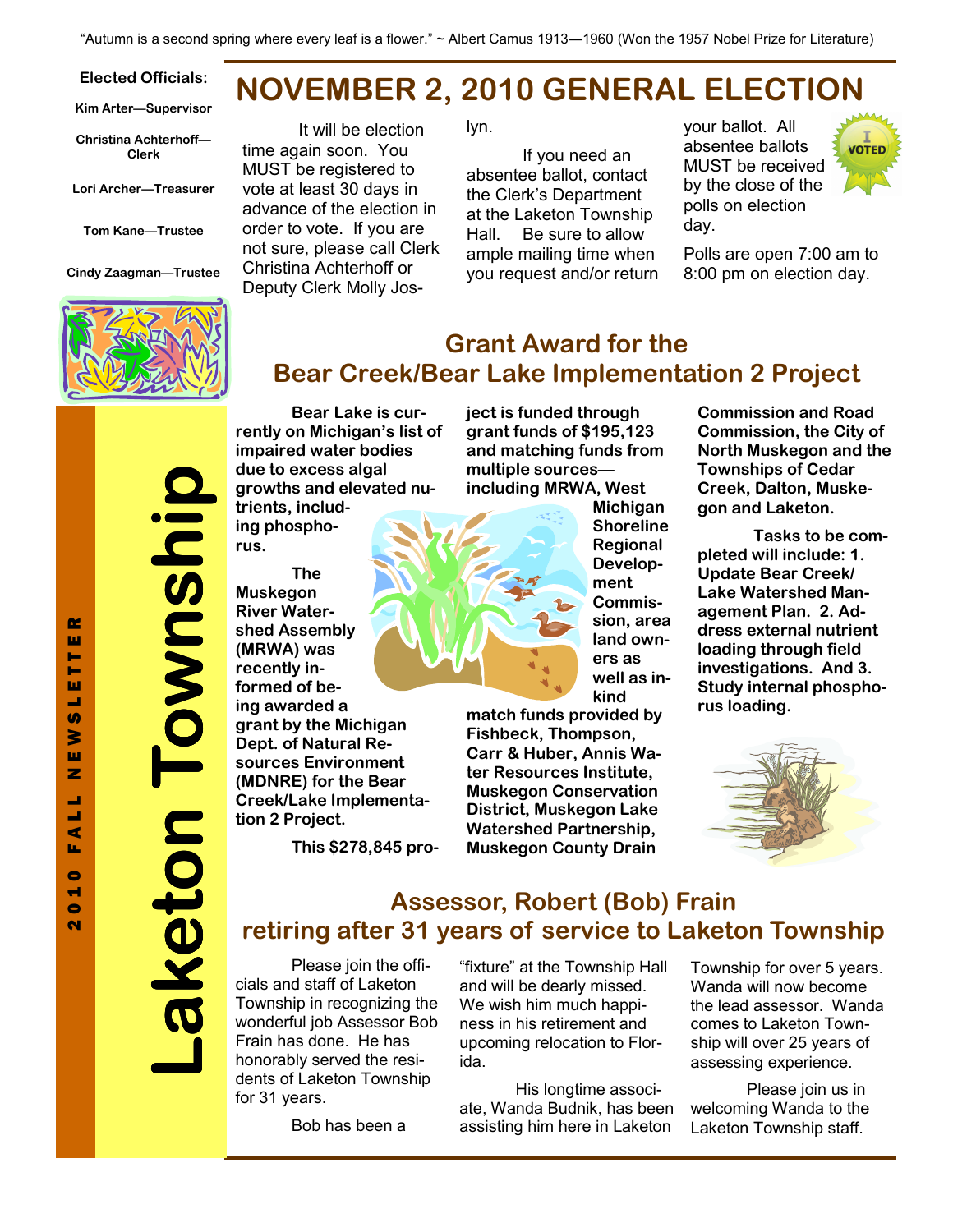### It's Back to School Time—Motorists, please remember the school zone!

 It's that time of year again the kids are back to school. That means a whole new morning schedule—and not just for parents of school age children. For many of us, we must now remember the buses are out during our morning commute or we must drive through the school zone on Giles Road. .

**IOOC** 

 A couple of common questions & answers regarding traffic laws and  $\sqrt{ }$ school buses are listed below.

Question: When do I have to stop for a school bus with red flashing lights?

Answer: A motorist meeting a school bus which has stopped and is displaying 2 flashing red lights shall stop not less than 20 feet from the bus and shall not proceed until the red lights are turned off.

Question: Do I have to stop when I see a bus that has yellow overhead lights on?

Answer: When seeing yellow overhead lights a motorists should slow

> down and be prepared to stop.

 For more details on the State law regarding traffic laws related to school buses, visit

the Michigan State Police Website at: http://www.michigan.gov/msp

There is also an informative

document on school bus traffic laws on the Laketon Township Website. Also remember the school zone on Giles Road between Horton Rd and Buys Road. The speed limit during posted school times is 25 MPH.

School zone times can vary

from school to school, but the posted times for the school zone here in Laketon Township are shown in the photograph at right.



## Northside Lions Provide Volunteer Labor at Township Park

 The Northside Lions are providing volunteer labor to install sidewalks for handicap/wheelchair access to the 4-plex of baseball/softball fields at Laketon Township's Mullally/Lange Park. Laketon Township is provided the materials being used to create the paved sidewalks. Once complete, all 4 fields will have sidewalk access and seating areas for wheelchairs.

 Some of the Lions providing the labor are pictured at right: Ron Hansen, Windy Bradfield, Dennis Cob-

**bler**, Ed Mouw, Dave Olsen, Harry Selleck and Fox Garabedian. Not pictured, but also working on the proiect: Jim Zook, Dennis Bates and

Dave Scouten and a host of others.

you so much to the Northside Lions for volunteering

their time and labor to help us provide handicap accessibility to the ball fields!

# Are you planning a trip out of the Country? Passports can be processed at Laketon Township

Laketon Township Clerk Christina Achterhoff is authorized by the US State Department to process passports.

 Passport books or passport cards are now required for nearly all travel outside of the United States.

 Blank forms for new (first time) passport applications as well as renewal forms are available at Laketon Township Hall.

 When you are ready to have your application processed call Clerk Christina Achterhoff (231-744-2454)

to schedule an appointment.

 State Department passport fees must be paid by check or money order made payable to the State Dept. and processing fees must be paid separately by cash, check, money order or payable to Laketon Township.

 If you have any questions regarding passports, required documentation, forms or fees, please feel free to call Laketon Township Hall or visit the State Department's website at:

http://travel.state.gov/passport/ passport\_1738.html

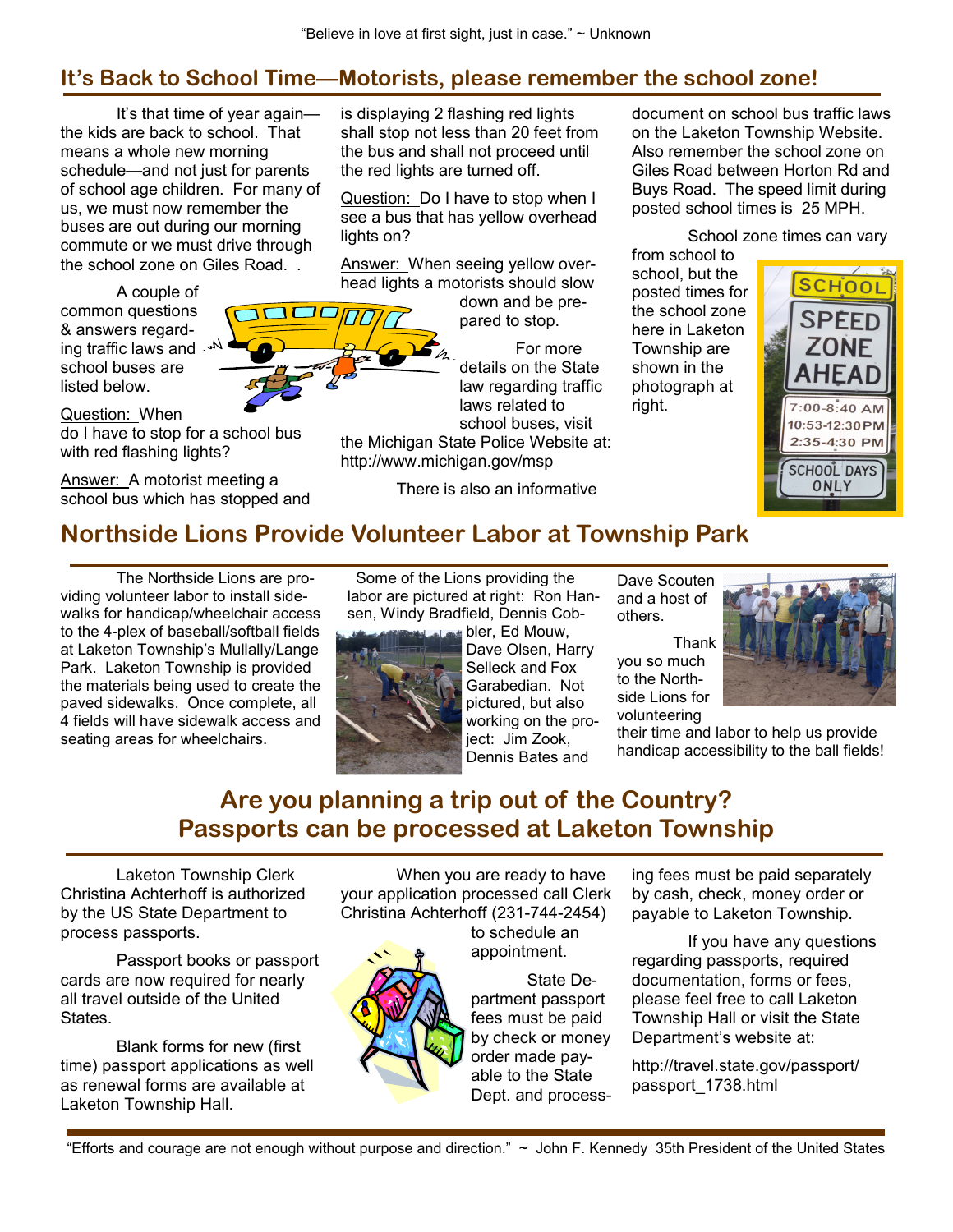"If we all did the things we are capable of doing, we would literally astound ourselves." ~ Thomas Alva Edison 1847—1931, Inventor of the light bulb.

## CFL (Compact Florescent Lights) - How to clean up a broken CFL Bulb



 CFL's contain a little bit of mercury, which is a toxic heavy metal, and needs to be disposed of in a safe manner. Below are some suggestions from the West Michigan Environmental Action Council on properly cleaning up and removing materials from a broken CFL bulb.

Typical CFL

- 1. Open a window & leave the room for at least 15 minutes. Placing a fan in the windows to blow the air out of the room is also a good idea.
- 2. Remove all materials you can without using a vacuum cleaner. Wear disposable rubber gloves if available—DO NOT use your bare hands! Carefully scoop up the fragments with a stiff piece of paper or cardboard. Wipe the area clean with a

damp paper towel or disposable wet wipe. Sticky tape, such as duct tape, can be used to pick up very small pieces.

- 3. Put all cleanup materials in a plastic bag and seal it. If no recycling options are available, private residents may dispose of the CFL in residential garbage, but be sure to seal the CFL inside of two plastic bags & put in the outside trash— DO NOT store inside! Wash your hands after disposing of the bag.
- 4. After vacuuming the area for the first time, be sure to remove the vacuum bag, seal inside two plastic bags and dispose of in outdoor trash. Empty and wipe out vacuums without bags and dispose of cleaning materials in two plastic bags placed in outdoor trash.

 Recycling of CFL bulbs is available at the following locations: Home Depot, 2699 Henry St, Muskegon call 231-755-0440

Muskegon County Health Department call 231-724-6246 or visit their website www.muskegonhealth.net/programs/ environmental/recycling.htm

Muskegon County Public Works call 231-724-6001 or visit their website http://co.muskegon.mi.us/solidwaste

Michigan DEQ—Waste & Hazardous Materials Division—Call 1-800-662- 9278

For additional information, visit West Michigan Environmental Action Council's website www.wmeac.org

Or, the EPA has guidelines on their website:

Www.epa.gov/mercury/spills/index.htm

 Printed newsletters with the above information are available a the Laketon Township Hall as well.

#### Preserve Water Quality—Plant a Tree

 An abundance of pavement & lack of natural tree cover significantly increases the amount of water that flows into storm drains after a rainfall. Storm drains do not flow into the wastewater treatment plant, but typically to the nearest wetland, stream, river or lake. On this journey, the water flows over hot pavement which warms the water and it also picks up nutrients, excess sediment, oils, trash and other pollutants. These items are detrimental to Muskegon's most valuable resource—our natural waterways!

This pollution load quickly upsets the delicate balance of aquatic com-

munities—causing decreases in water quality, harming fish and other wildlife and creating an abundance of slime and grime in our lakes.

 So how can you help? Plant a tree! Trees

provide more than just shade and aesthetic beauty. They provide oxygen, they absorb

rain and cool what they can't absorb.

"A typical medium sized tree can intercept as much as 2,380 gallons of rainfall per year!"

They contribute to cooler air temperatures in urban hot spots, their root systems can actually filter contaminants by transforming pollutants into less harmful substances. In addition to all this, trees can also

provide better air quality, reduced heating & cooling costs and improved wildlife habitat.

#### Don't Leave Lawn Care 'til Spring—Fall Tips for lawn care & leaf recycling

 Fall is the best time of year to fertilize your lawn if needed and control weeds. Healthy lawns help area lakes and streams by preventing soil erosion & absorbing rainwater. When lawns soak up rainwater they decrease the amount of stormwater runoff funneling pollutants into lakes and streams. Below are a few tips to keep your lawn healthy in the fall.

\* Mow—to a height of 2 1/2 to 3 inches.

\* Water—as needed until the ground begins to freeze.

\* Fertilize (if needed) - mid to late October is the best time to fertilize your lawn. Use zero phosphorus lawn fertilizer and water

for 1 to 2 hours after fertilizer application.

\* Control Weeds—September is the best time of year to treat for weeds like dandelions and clover.

 Leaves are another fall issue to deal with—tips for recycling leaves are listed below.

\* Compost—composting leaves recycles the nutrients

\* Mulch—you can use leaves (whole or shredded) as winter or spring mulch.

\* Mow—if you have less than 2 inches of leaves covering your lawn, you can leave them in place and make several passes with a lawn mower. Shredding them thin will provide your lawn with valuable nutrients. Gradually reduce mowing height to 2 inches to prevent winter damage.

 Reminder: The Township Yard Waste site is available for grass & leaf disposal. Residents are required to purchase an annual card for \$10.00 to use the yard waste site. The site is open Tuesdays, Thursdays & Saturdays from 10:00 am to 7:00 pm. Starting 10/17/10 it will also be open on Sundays 1:00 pm to 5:00 pm.